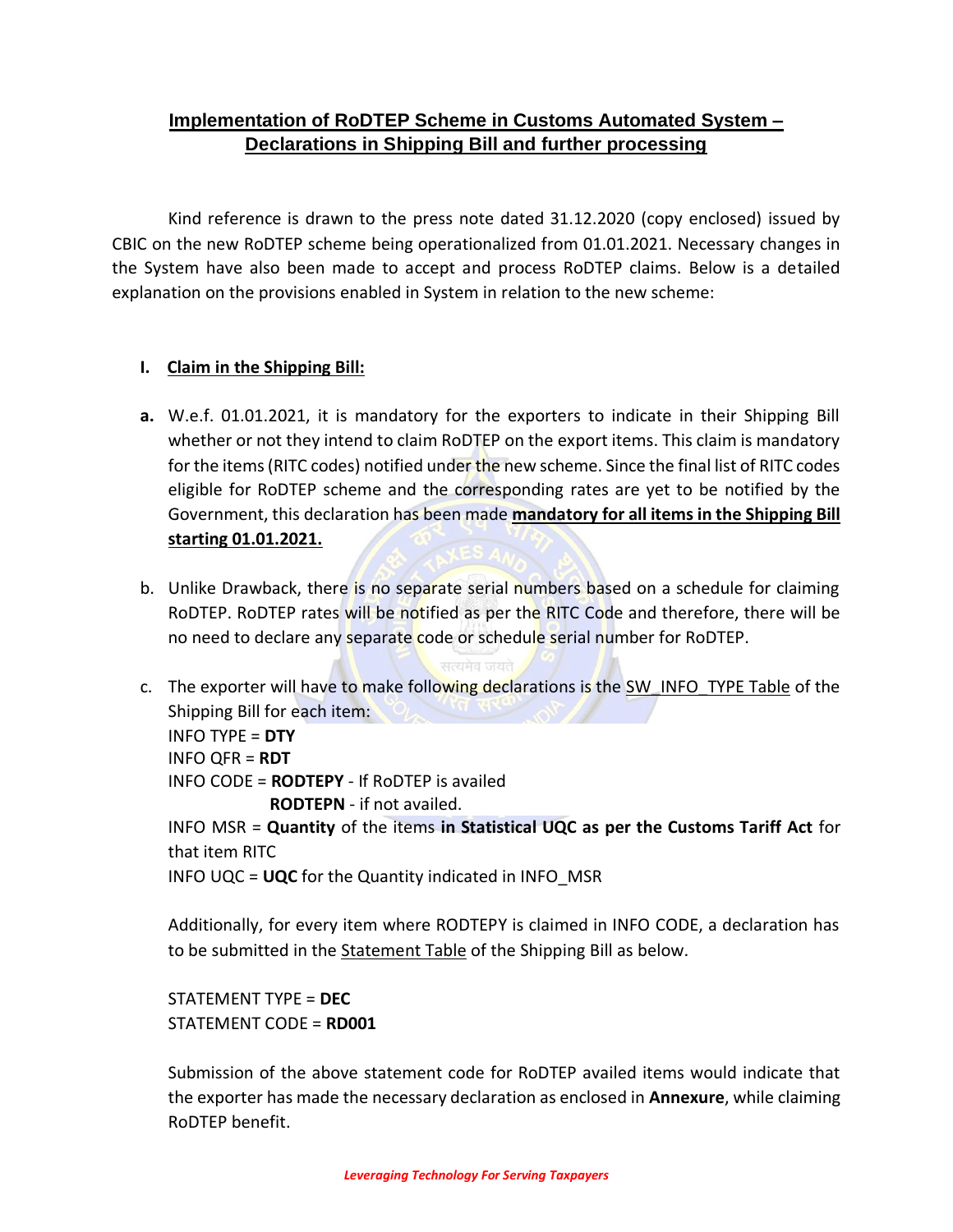- d. It may be noted that if RODTEPY is not specifically claimed in the Shipping Bill, no RoDTEP would accrue to the exporter. Even though the items and rates are not notified the Government for RoDTEP yet, the exporters must indicate their intent for claim at the time of Shipping Bill filing itself. Once the rates are notified, System would automatically calculate the RoDTEP amounts for all the items where RODTEPY was claimed. No changes in the claim will be allowed after the filing of the EGM.
- e. There are some checks built in the System to disallow RoDTEP benefit where the benefit of certain other schemes like Advance Authorization, EOU, Jobbing etc. has been availed. While some checks have been built in within the System at the time of filing the Shipping Bill, it is assumed that if the exporter (or the authorized Customs Broker) has submitted the statement as mentioned in para 2(b) with the Shipping Bill, the claim to RoDTEP has been made with the undertaking that no undue benefit would be availed.

#### **II. Processing of the Claim:**

- a. Based on the declarations as per Para I above, System will be processed the eligible RoDTEP.
- b. The Shipping Bills with RoDTEP and/or Drawback claim will now be routed for officer intervention based on Risk based targeting by RMS. All the Shipping Bills will be sent to RMS after the EGM is filed. Based on the input by RMS, Shipping Bills will either come to officer for processing of RoDTEP/DBK benefits or will directly be facilitated to the scroll queue without any officer intervention.
- c. Once the Shipping Bill is processed for DBK and/or RoDTEP either by the officer or as per facilitation by RMS, it will move to the respective scroll queues. In case a suspension is placed on any exporter/Shipping Bill for Drawback, the same will also be applicable for the purpose of scrolling out of RoDTEP benefits.

#### **III. Generation of Scroll:**

- a. Options have been made available in System for officers to generate RoDTEP scrolls. However, till the final rates are notified by the Government, these options will remain disabled in System.
- b. Once the scroll is generated, the respective amounts would be available with the exporter as credits on the ICEGATE portal.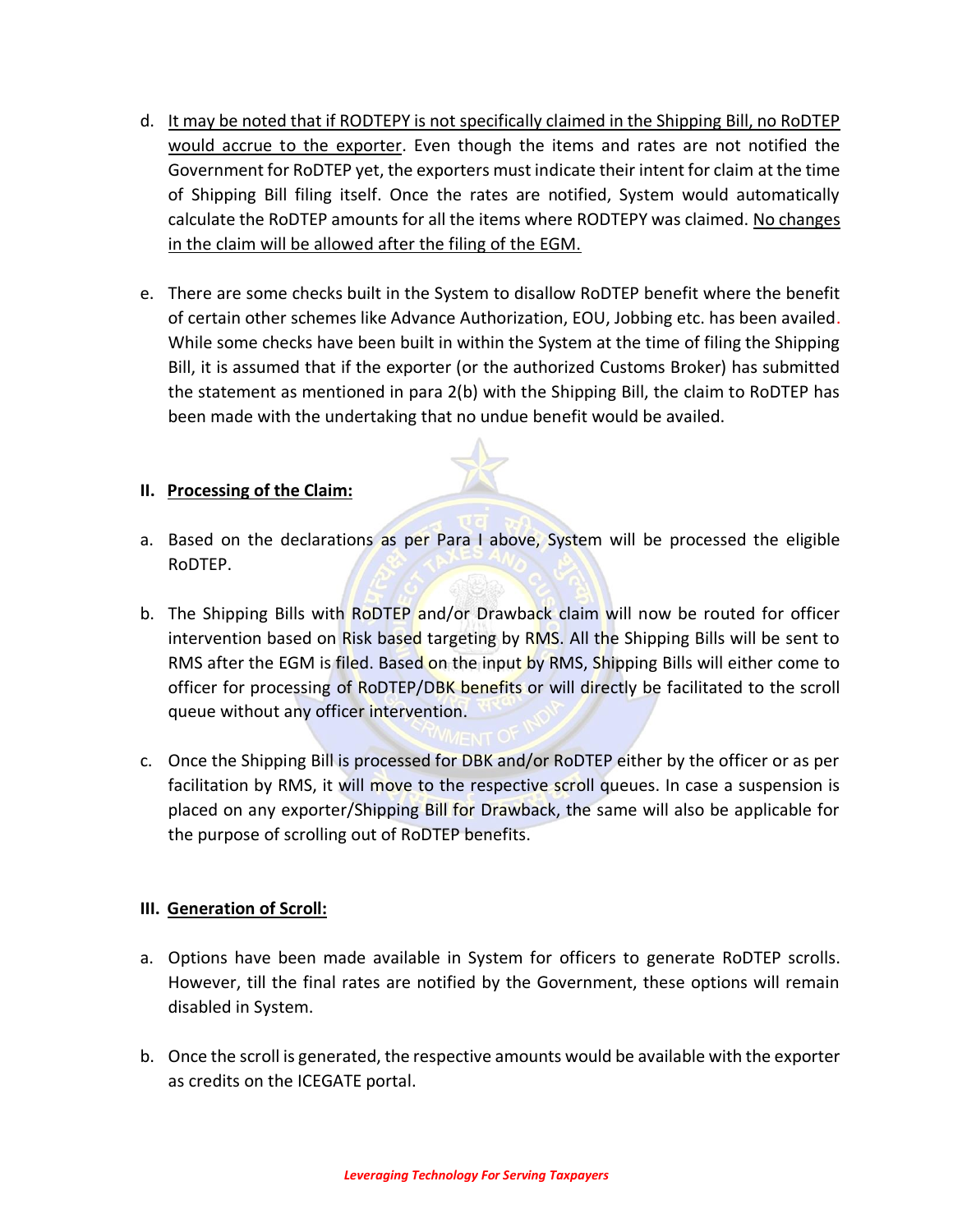### **IV. Claiming of Credits and Generation of Credit Scrips:**

- a. Once the RoDTEP scroll is generated, the credits allowed will be available within their ICEGATE login of the exporter to claim and covert into a credit scrips. In case the exporters have not registered on ICEGATE already with their digital signatures, they may refer to this advisory (v1.2 Advisory Registration APPROVED.pdf (icegate.gov.in)) and complete registration in order to avail the benefits of RoDTEP.
- b. The exporter will be able to club the credits allowed for any number of Shipping Bills at a port and generate a credit scrip for the same on ICEGATE portal. Scrips once generated will reflect in the exporter's ledger and will be available for utilization in paying eligible duties during imports or for transfer to any other entity having IEC and a valid ICEGATE registration. A detailed advisory for the benefit of the exporter on the scrip generation, ledger maintenance and transfer facilities will be published soon on ICEGATE. These facilities will be made available once the final RoDTEP rates are notified and scroll generation is enabled.

#### **V. Utilization of Scrips in Imports:**

- a. These scrips can be used for the payment of import duties as would be notified by CBIC.
- b. The owner of the scrip (either the original exporter beneficiary or any other IEC to whom the scrip was transferred on ICEGATE portal) will be able to use the scrip in the Bills of Entry the same way as any other duty credit scrips issued by DGFT, by giving the details in the license table of the Bill of Entry. The scheme code to be used for these scrips would be "RD" along with the applicable Notification Number.
- c. An option to suspend any RoDTEP scrip will also be made available with the Customs officer once the scroll generation is enabled. If a scrip is under suspension, its utilization or transfer will not be allowed by System.